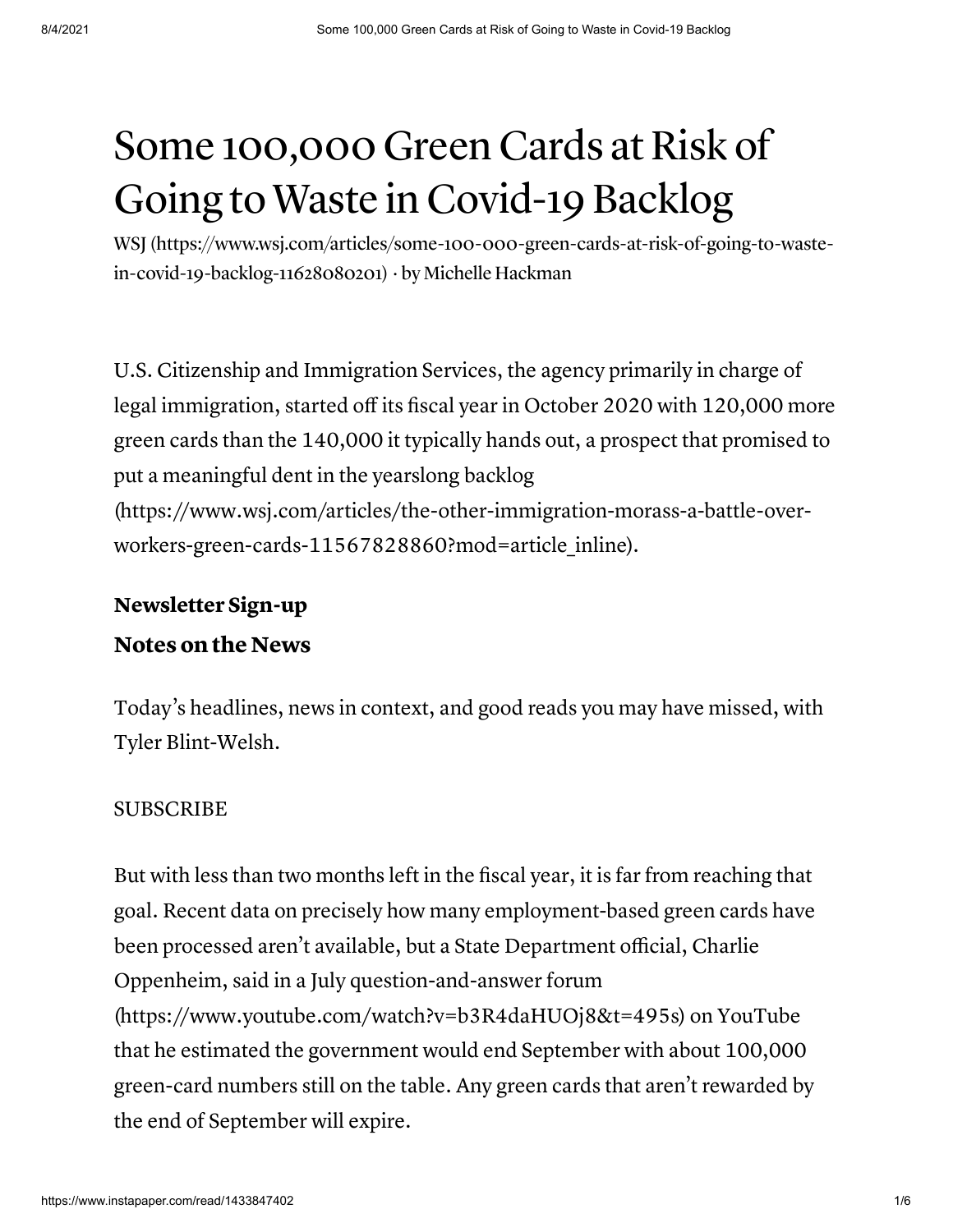#### WSJ Newsletter

## Notes on the News

The news of the week in context, with Tyler Blint-Welsh.



I would also like to receive updates and special offers from Dow Jones and affiliates. I can unsubscribe at any time.

I agree to the Privacy Policy [\(https://www.dowjones.com/privacy-policy/\)](https://www.dowjones.com/privacy-policy/) and Cookie Notice [\(https://www.dowjones.com/cookie-notice/\)](https://www.dowjones.com/cookie-notice/).

Enter your Email Sign up [\(https://www.wsj.com/newsletters?sub=401\)](https://www.wsj.com/newsletters?sub=401)

### CheckYour Inbox

Please verify your email address to start receiving Notes on the News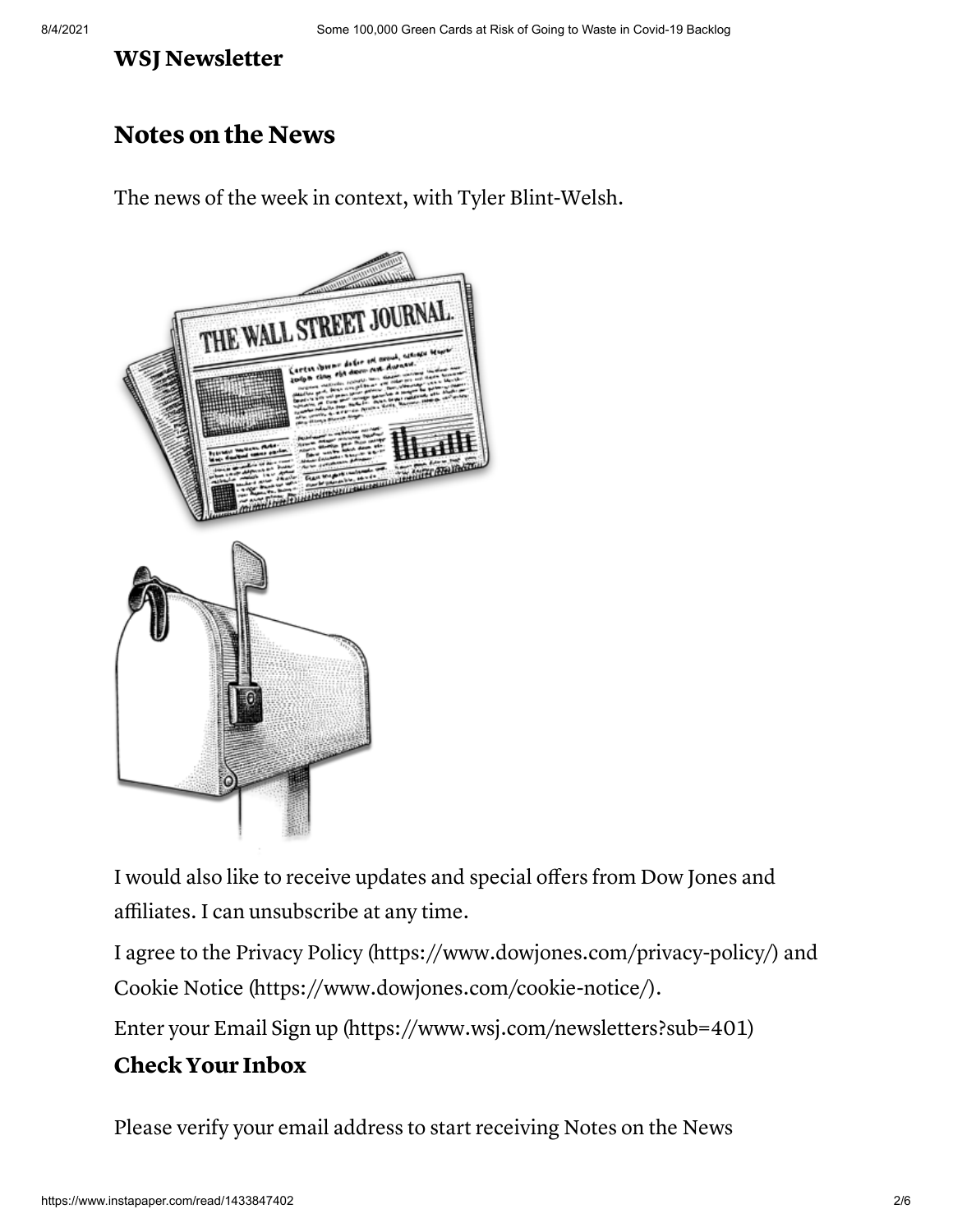USCIS, which has been plagued with money problems [\(https://www.wsj.com/articles/immigration-agency-to-furlough-two-thirds-of](https://www.wsj.com/articles/immigration-agency-to-furlough-two-thirds-of-staff-suspend-services-absent-a-bailout-from-congress-11593601200?mod=article_inline)staff-suspend-services-absent-a-bailout-from-congress-11593601200? mod=article\_inline) and reduced processing capacity (https://www.wsj.com/articles/first-woman-to-lead-citizenship-andimmigration-services-confirmed-by-senate-11627682310?mod=article inline) since the start of the pandemic, has been approving green cards at a slower rate than normal. The average green-card application is taking about 10.5 months to complete, up two months from last year, according to government data. In some extreme cases, green-card applications have been sitting for up to five years, the data show.

Because of limits on how many green cards can be issued to applicants based on their country of origin, Indian immigrants who don't get their green cards this year won't be first in line next year. They might have to wait up to half a decade before they can become permanent residents, lawyers said.

"It's dehumanizing, because you're somehow less than an equally qualified person who happens to be born in a different country," said Hildingur Mahanti, a software engineer in Manhattan who moved to the U.S. in 2000 for his undergraduate degree and whose employer first sponsored him for a green card in 2010. Mr. Mahanti's number came up this year, along with tens of thousands of other Indian immigrants, but he hasn't been approved yet.

A separate group of green-card applicants filed a lawsuit Monday asking a federal district court in Maryland to preserve their places in line beyond the end of the fiscal year. Joe Sowers, a spokesman for USCIS, said in a statement that the agency can't comment on the situation because of the litigation.

The existing backlog was exacerbated last year with the closure of immigration offices around the country and U.S. consulates around the world that were forced to shut their doors at the start of the pandemic.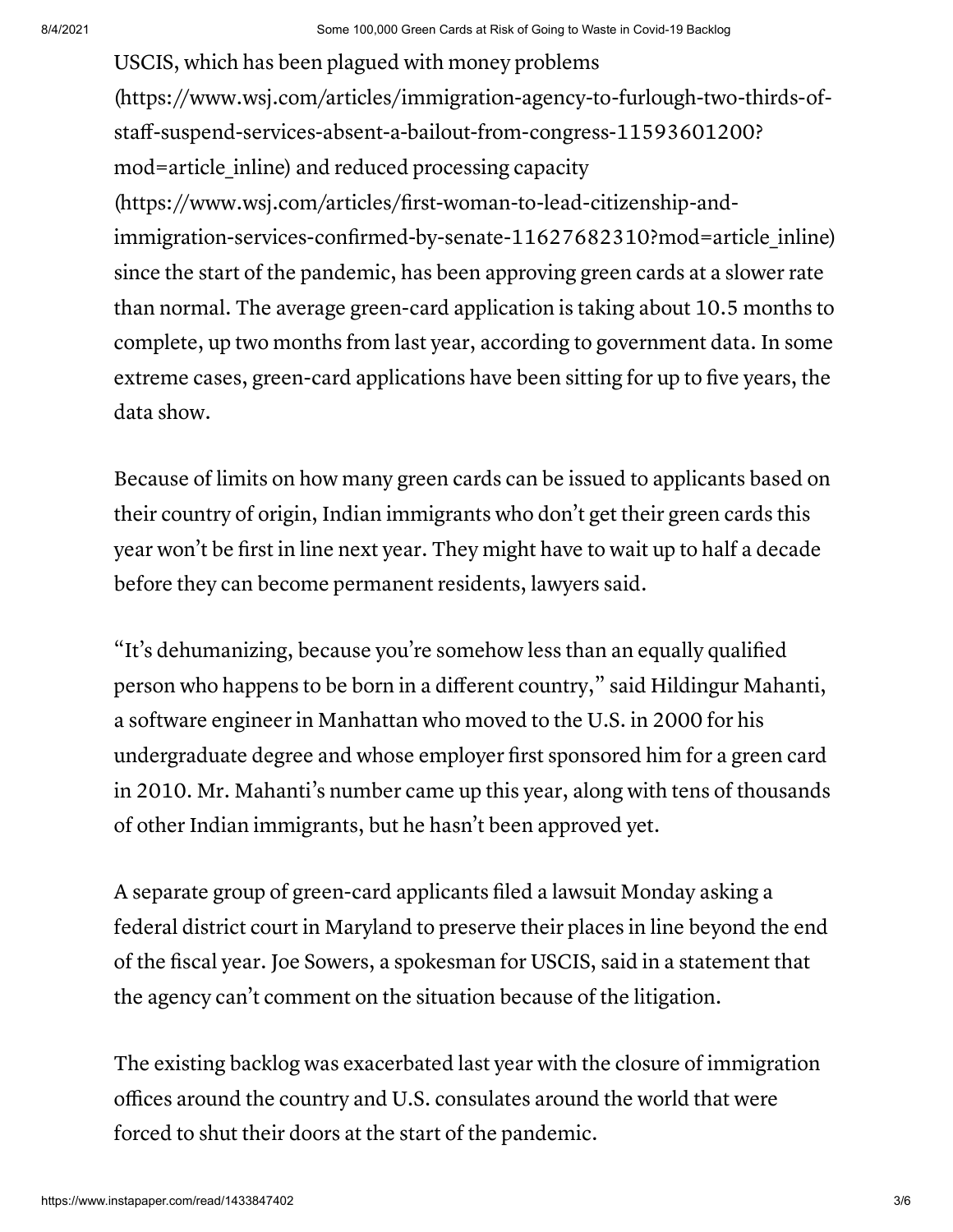In addition, President Donald Trump [\(https://www.wsj.com/topics/person/donald-trump\)](https://www.wsj.com/topics/person/donald-trump) in April 2020 placed a travel ban on green-card applicants abroad (https://www.wsj.com/articles/who[will-be-affected-by-trumps-temporary-immigration-suspension-](https://www.wsj.com/articles/who-will-be-affected-by-trumps-temporary-immigration-suspension-11587659843?mod=article_inline)11587659843?mod=article\_inline) who were being sponsored by family members in the U.S.

" 'It's a scandal that, knowing there would be this much spillover, that they let this happen.'"

— David Bier, Cato Institute research fellow

As a result, the U.S. issued about 120,000 fewer family-based green cards last year than it would have in a typical year.

A quirk in immigration law dictates that when green cards in the family-based immigration category go unused, the numbers switch over to the employmentbased category the following year, resulting in this year's bumper crop.

Leon Fresco, an immigration attorney who served as a top immigration official in the Obama administration, said that when Congress created this system, it never anticipated a situation such as Covid-19 that would make the government unable to handle the overflow green cards.

Green-card applicants, employers and other immigration advocates say the government should have been able to anticipate the current situation a year ago, when family-based green cards weren't being issued at normal rates, and taken steps before now to try to fix it. The government could have put more staff toward visa processing, the advocates say, or begun accepting green-card applications before the start of the fiscal year to process more in time.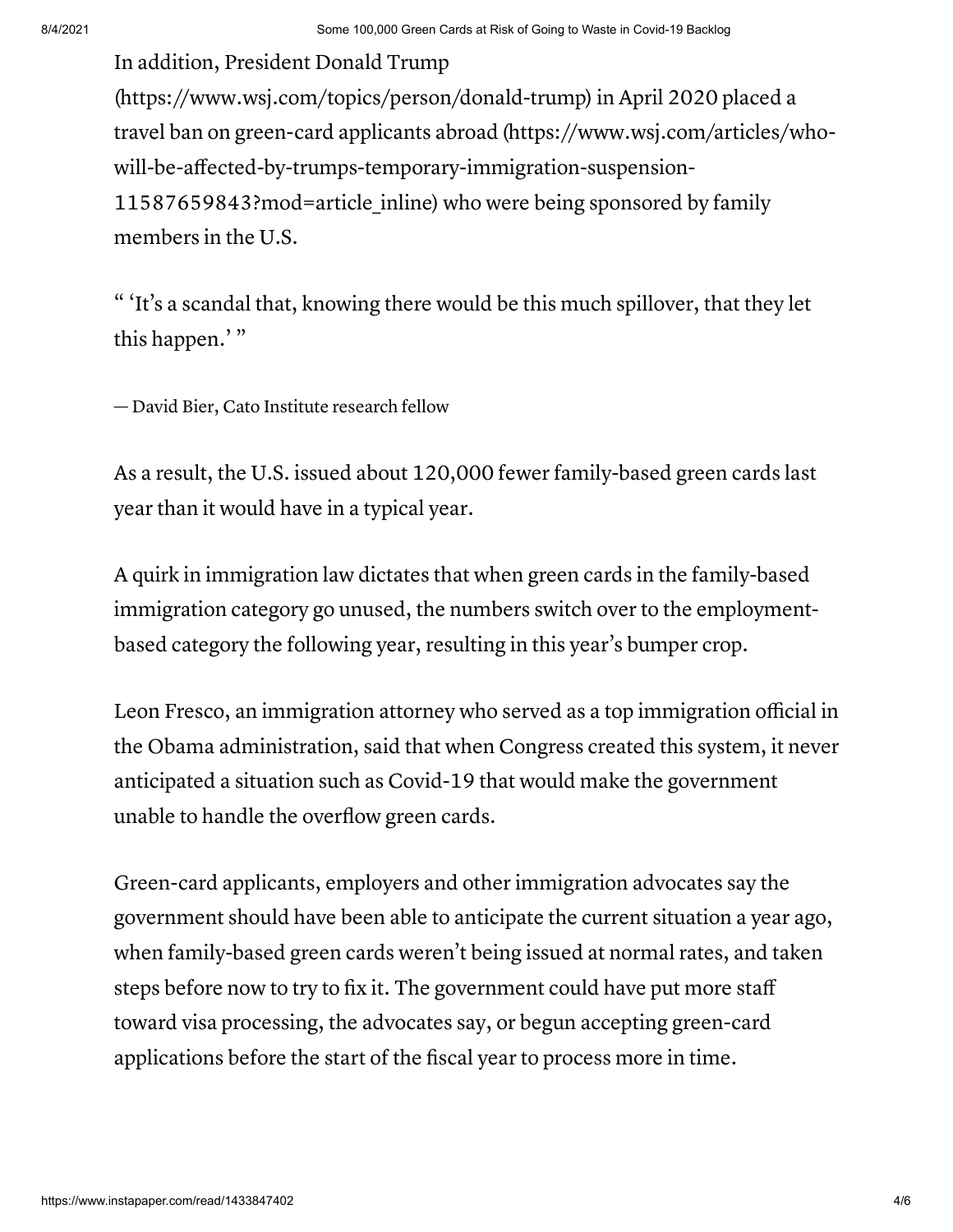"It's a scandal that, knowing there would be this much spillover, that they let this happen," said David Bier, a research fellow in immigration at the Cato Institute, a libertarian-leaning Washington think tank.

The Federation of American Scientists, in a report titled "Stop the Incinerator," co-published with the Niskanen Center, a libertarian think tank, proposed that the Biden administration should use its authority to assign each remaining green-card slot (https://www.niskanencenter.org/stop-the-incinerator-the[high-cost-of-green-card-slots-going-unused-and-the-benefits-of-recapturing](https://www.niskanencenter.org/stop-the-incinerator-the-high-cost-of-green-card-slots-going-unused-and-the-benefits-of-recapturing-them/)them/) to an applicant in line, ensuring that number is reserved even if the application isn't completed until next year.

Government officials involved in the policy discussions said the administration doesn't believe it has the unilateral authority to do that, and is instead putting its effort toward getting as many green cards processed by the end of September as possible. Some officials hope the lawsuit filed this week succeeds in having a judge rule that the unused green cards can carry into the next fiscal year.

Democrats in Congress are planning to make as many as six million immigrants who are in the country illegally eligible for green cards through their \$3.5 trillion budget package (https://www.wsj.com/articles/border-surge-delta-variant[complicate-bidens-immigration-agenda-11627736400?mod=article\\_inline\),](https://www.wsj.com/articles/border-surge-delta-variant-complicate-bidens-immigration-agenda-11627736400?mod=article_inline) which they will attempt to pass through the Senate with a simple majority of votes in coming weeks.

"The only thing we hear they're interested in doing is for the undocumented, not for the people who actually follow the laws," said Mr. Mahanti, who volunteers as a chapter leader of Immigration Voice, a group of Indian immigrants that advocates for solutions to fix the long green-card backlog they face. He added that he supports creating a pathway to citizenship for those immigrants as well.